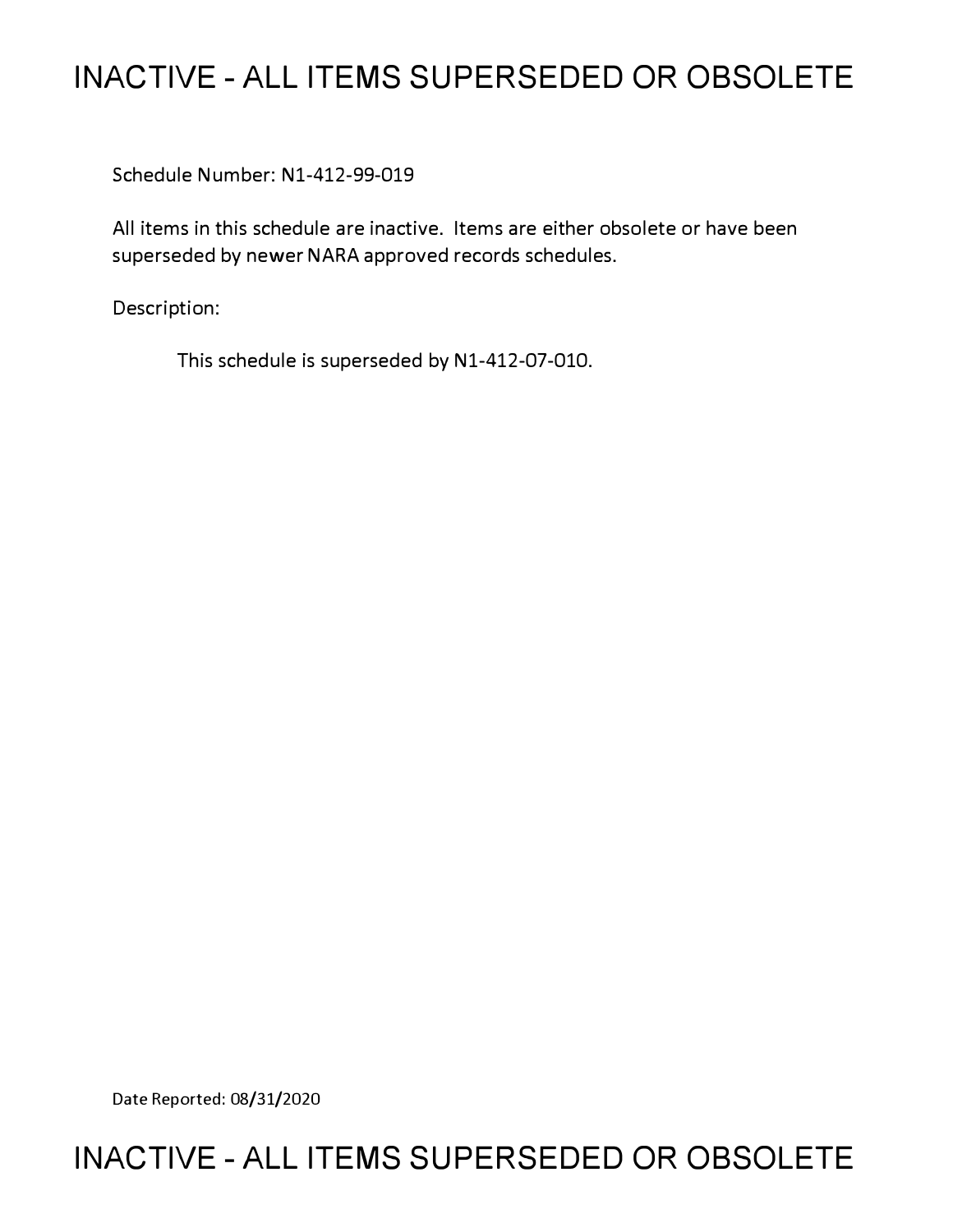$\ensuremath{\text{NWML}}$ 

| <b>REQUEST FOR RECORDS DISPOSITION AUTHORITY</b>                                                                                                                                                                                                                                                                                                                           |                     | JO           | <b>MBER</b><br>$N1-412-99 - 79$                                                                                                                                                                                                      |                                            |
|----------------------------------------------------------------------------------------------------------------------------------------------------------------------------------------------------------------------------------------------------------------------------------------------------------------------------------------------------------------------------|---------------------|--------------|--------------------------------------------------------------------------------------------------------------------------------------------------------------------------------------------------------------------------------------|--------------------------------------------|
| To: NATIONAL ARCHIVES and RECORDS ADMINISTRATION (NIR)<br>WASHINGTON, DC 20408                                                                                                                                                                                                                                                                                             |                     |              | <b>DATE RECEIVED</b>                                                                                                                                                                                                                 |                                            |
|                                                                                                                                                                                                                                                                                                                                                                            |                     |              | $9 - 27 - 99$                                                                                                                                                                                                                        |                                            |
| 1. FROM (Agency or establishment)                                                                                                                                                                                                                                                                                                                                          |                     |              | <b>NOTIFICATION TO AGENCY</b>                                                                                                                                                                                                        |                                            |
| <b>Environmental Protection Agency</b>                                                                                                                                                                                                                                                                                                                                     |                     |              |                                                                                                                                                                                                                                      |                                            |
| 2. MAJOR SUBDIVISION                                                                                                                                                                                                                                                                                                                                                       |                     |              | In accordance with the provisions of 44 U.S.C.<br>3303a,<br>the<br>disposition request,<br>including<br>amendments, is approved except for items that may<br>marked "disposition not approved" or<br>be<br>"withdrawn" in column 10. |                                            |
| 3. MINOR SUBDIVISION                                                                                                                                                                                                                                                                                                                                                       |                     |              |                                                                                                                                                                                                                                      |                                            |
| 4. NAME OF PERSON WITH WHOM TO CONFER                                                                                                                                                                                                                                                                                                                                      | 5. TELEPHONE        | <b>DATE</b>  | ARCHIVIST OF THE UNITED STATES                                                                                                                                                                                                       |                                            |
| 202/260-9709<br>Rachel Van Wingen<br><b>6. AGENCY CERTIFICATION</b>                                                                                                                                                                                                                                                                                                        |                     |              | $3 - 30 - 00$                                                                                                                                                                                                                        |                                            |
| I hereby certify that I am authorized to act for this agency in matters pertaining to the disposition of its records and that the records<br>proposed for disposal on the attached<br>retention periods specified; and that written concurrence from the General Accounting Office, under the provisions of Title 8 of the<br>GAO manual for Guidance of Federal Agencies, |                     |              | page(s) are not now needed for the business of this agency or will not be needed after the                                                                                                                                           |                                            |
| is attached; or<br>$X$ is not required;                                                                                                                                                                                                                                                                                                                                    | has been requested. |              |                                                                                                                                                                                                                                      |                                            |
| SIGNATURE OF AGENCY REPRESENTATIVE<br>DATE<br>Rachdl Van Wingen                                                                                                                                                                                                                                                                                                            |                     | <b>TITLE</b> | <b>Agency Records Officer</b>                                                                                                                                                                                                        |                                            |
|                                                                                                                                                                                                                                                                                                                                                                            |                     |              | 9. GRS OR SUPERSEDED<br><b>JOB CITATION</b>                                                                                                                                                                                          | <b>10. ACTION TAKEN</b><br>(NARA USE ONLY) |
| See attached U.S. EPA Records Control<br>Schedule for:<br>254                                                                                                                                                                                                                                                                                                              |                     |              |                                                                                                                                                                                                                                      |                                            |
|                                                                                                                                                                                                                                                                                                                                                                            |                     |              |                                                                                                                                                                                                                                      |                                            |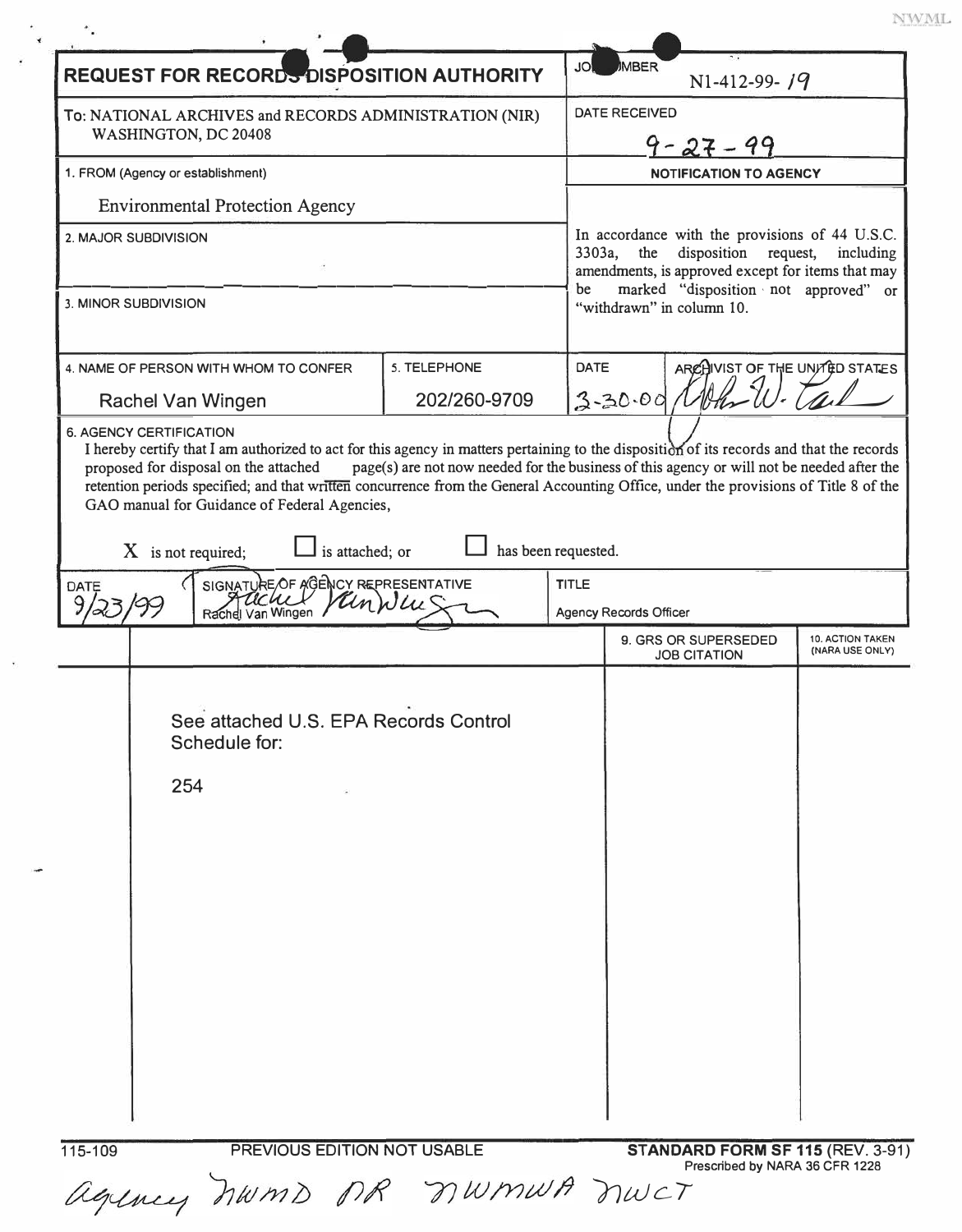



#### **DRAFT OF 11/1/99**

#### **U.S. EPA RECORDS SCHEDULE**

**SERIES TITLE:** Communication/Distribution Strategy File

**PROGRAM:** All Programs

**EPA SERIES NO:** 254

**AGENCY FILE CODE:** PROG 254

**NARA DISPOSAL AUTHORITY:**  Nl-412-99-19 (Use this number to retire records to the FRC)

**APPLICABILITY:** Headquarters

#### *IDENTIFYING INFORMATION:*

**DESCRIPTION:** Records contain communications and distribution plans used to document strategies to announce and disseminate Agency information, publications, and reports. A communications plan is an internal EPA document containing basic information on regulations, reports to Congress, and major policy statements/actions and the strategy for their communication to the affected communities and interested public. A distribution plan is an internal EPA document containing basic information about publications and the strategies for public distribution. Files include copies of the communications/distribution plan (with latest comments), copies of the action or publication, transmittal memos and letters, copies of the Environmental Fact Sheet (where applicable), copies of any press notification (advisories, notes to correspondents, releases), copies of any Office of Communications, Education, and Public Affairs (OCEPA) Updates published, copies of background documents, and copies of Federal Register reprints (where applicable).

**ARRANGEMENT:** Communication plans arranged by Communications Plan Identification Number (CPID) and distribution plans arranged alphabetically by publication title.

Subject files

**TYPE OF RECORDS:** SPECIFIC RESTRICTIONS:<br>Subject files<br>**Subject** files

**MEDIUM: VITAL RECORD:**  Paper, publications, electronic

**FUNCTIONS SUPPORTED:**  Public awareness

**SPECIFIC LEGAL REQUIREMENTS:**  None

**NWML** 

**DRAFT**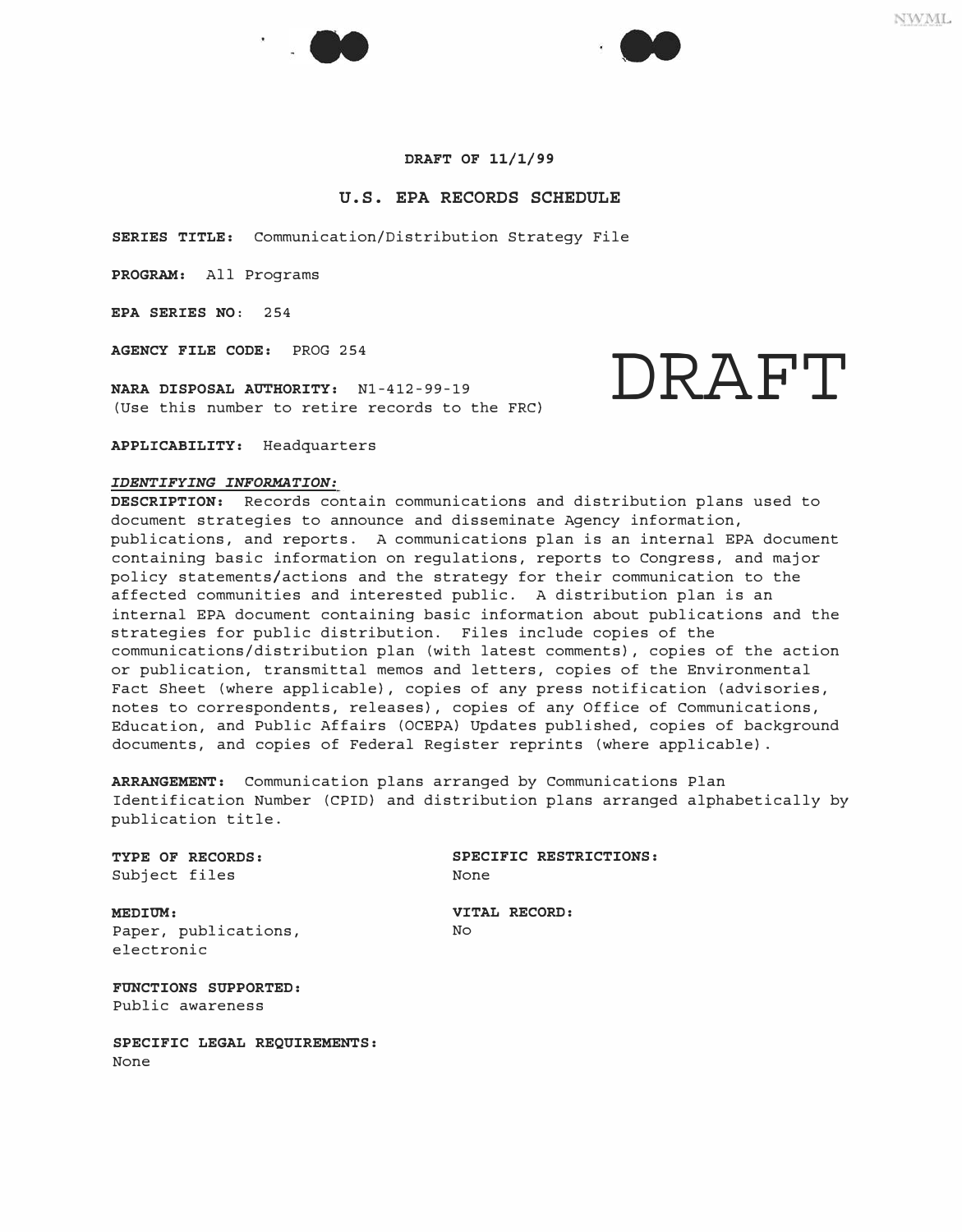



*EPA SERIES NO. 254* 

### *DISPOSITION INFORMATION:*

a. Record copy: Disposable Yes

*FINAL DISPOSITION: TRANSFER TO FRC PERMITTED:* 

b. Electronic version created with office automation applications: Disposable No

#### *FILE BREAK INSTRUCTIONS:*

a. Break file annually; bring forward active materials.

b. See disposition instructions.



**DISPOSITION INSTRUCTIONS: DISPOSITION INSTRUCTIONS:**<br>a. Keep inactive materials in office 1 year after file break, then retire to the FRC. Destroy when 5 years old.

b. Delete when record copy is generated.

### *APPLICATION GUIDANCE:*

*REASONS FOR DISPOSITION:* A 5 year retention meets all administrative needs.

*AGENCY-WIDE GUIDANCE:* This schedule applies to the record copies held in offices responsible for publication distribution. All other copies maintained in other programs can be destroyed when no longer needed.

*PROGRAM OFFICE GUIDANCE/ DESCRIPTIVE INFORMATION:* 

| CUSTODIAL INFORMATION:                                                    |                              |
|---------------------------------------------------------------------------|------------------------------|
| CONTROLLING UNIT:                                                         | CONTACT POINT:               |
| Name: Communications, Education Mame: Doris Fairley<br>and Public Affairs |                              |
| Location: Waterside Mall                                                  | Mail Code: 1703              |
| Inclusive Dates:                                                          | Telephone: 202-260-5590      |
| Volume on Hand (Feet):                                                    | Office: Press Relations Div. |
| Annual Accumulation:<br>(feet or inches)                                  | Room: W358                   |
| CONTROL INFORMATION:<br>RELATED ITEMS:                                    |                              |
| PREVIOUSLY APPROVED BY<br>NARA SCHEDULE NOS:                              |                              |

NWML